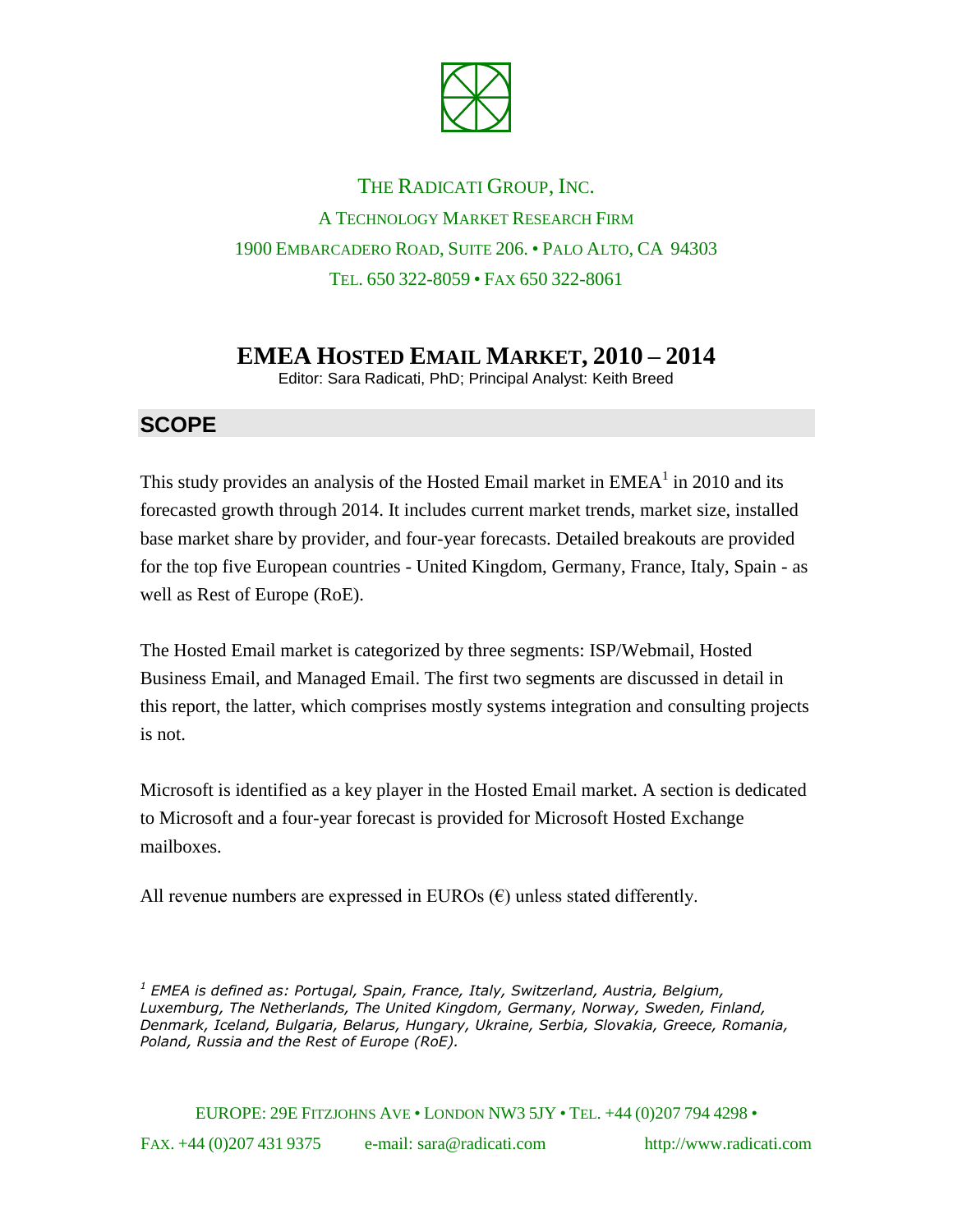## **METHODOLOGY**

The information and analysis in this report is based on primary research conducted by the Radicati Group, Inc. It consists of information collected from hosting providers, global corporations and users via interviews and surveys.

Secondary research sources have also been used, where appropriate, to cross-check the information collected. These include company annual reports and market size information from various market segments of the computer industry.

## **EXECUTIVE SUMMARY**

- This study provides an analysis of the Hosted Email market in EMEA including both consumer and business email services. This report does not look into email solutions deployed on-premises. Separate country breakdowns including installed base, four-year forecasts and market share are provided for the top five countries in EMEA: UK, France, Germany, Spain, Italy – as well as for Rest of Europe (RoE).
- The report categorizes the Hosted Email market into three key segments:
	- o **ISP/Webmail**: This segment focuses on advertising driven, and thus free, email solutions. These email solutions are used only by consumers. The most popular email solutions in this category are *Microsoft Windows Live Hotmail, Google Gmail and Yahoo! Mail*.
	- o **Hosted Business Email**: This segment offers professional email solutions to a wide range of businesses (from SOHO to Corporate). Typically this type of solution is paid for, does not have advertising, is linked to the company domain name, and offers advanced business features such as shared calendar, contacts, and mobile 'push' email.
	- o **Managed Business Email:** This segment includes large consulting and systems integration organizations that offer a wide array of outsourced IT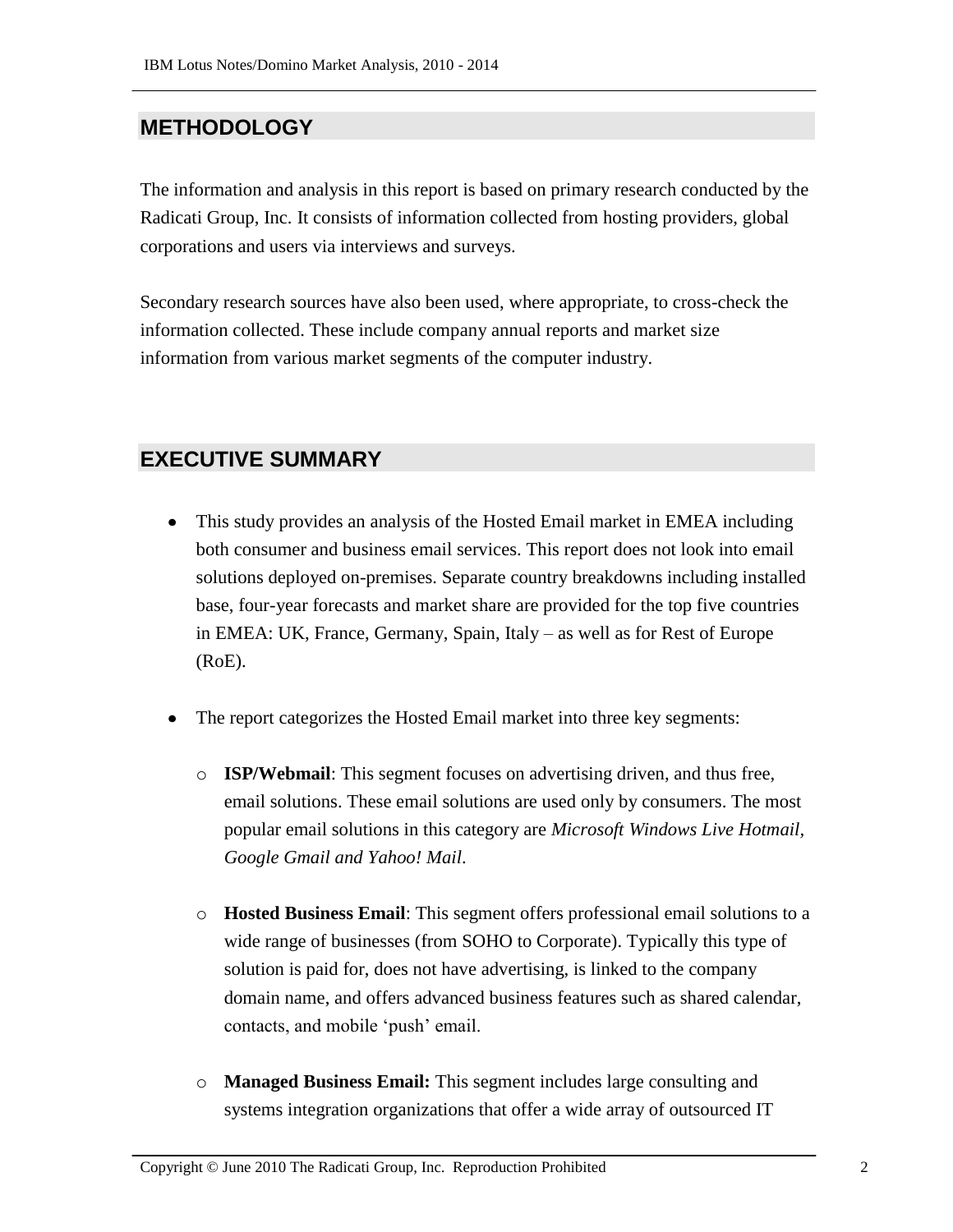services. These providers typically offer high levels of customization that require professional services and consulting. In many cases, Managed Email providers do not host email at their own data centers, but rather manage the customer's on-site messaging systems remotely. This segment is not analyzed in depth in this report, but is included here for the sake of completeness.

- The growing adoption of Broadband Internet, both fixed and mobile, is continuing to drive the adoption of email services across all EMEA regions. However, in mature EMEA markets (such as UK, Germany, Nordic countries, etc.) growth is due mainly by replacement sales rather than new customers. Whereas in emerging markets in southern and eastern Europe, growth is occurring mainly due to new subscribers, due to greater Internet penetration to the home.
- Across EMEA countries, providers of fixed line Broadband services are increasingly bundling wireless access and blocks of SMS messages with their service offerings at increasingly attractive price points. While this is somewhat of a marketing gimmick, it is leading European consumers and business users to think of email, wireless, instant messaging and SMS as an integrated set of services which come packaged, and priced together. Social networking integration is also rapidly being overlaid onto this picture.
- Demand for Hosted Business Email services for the enterprise is growing in EMEA, driven by a variety of factors:
	- o The economic downturn is leading more businesses to look at lower cost alternatives to running their own on-premises email infrastructure.
	- o Increased availability of business-quality email services and applications targeted at the business market (particularly services based on hosted Microsoft offerings) is also driving more generally conservative EMEA businesses to take a fresh look at hosted email and other SaaS application services.
	- o Also, the growing mobile workforces, where users are no longer just working from offices but are usually on the road or working from home, is also creating demand for easy, consistent access to email, calendars, and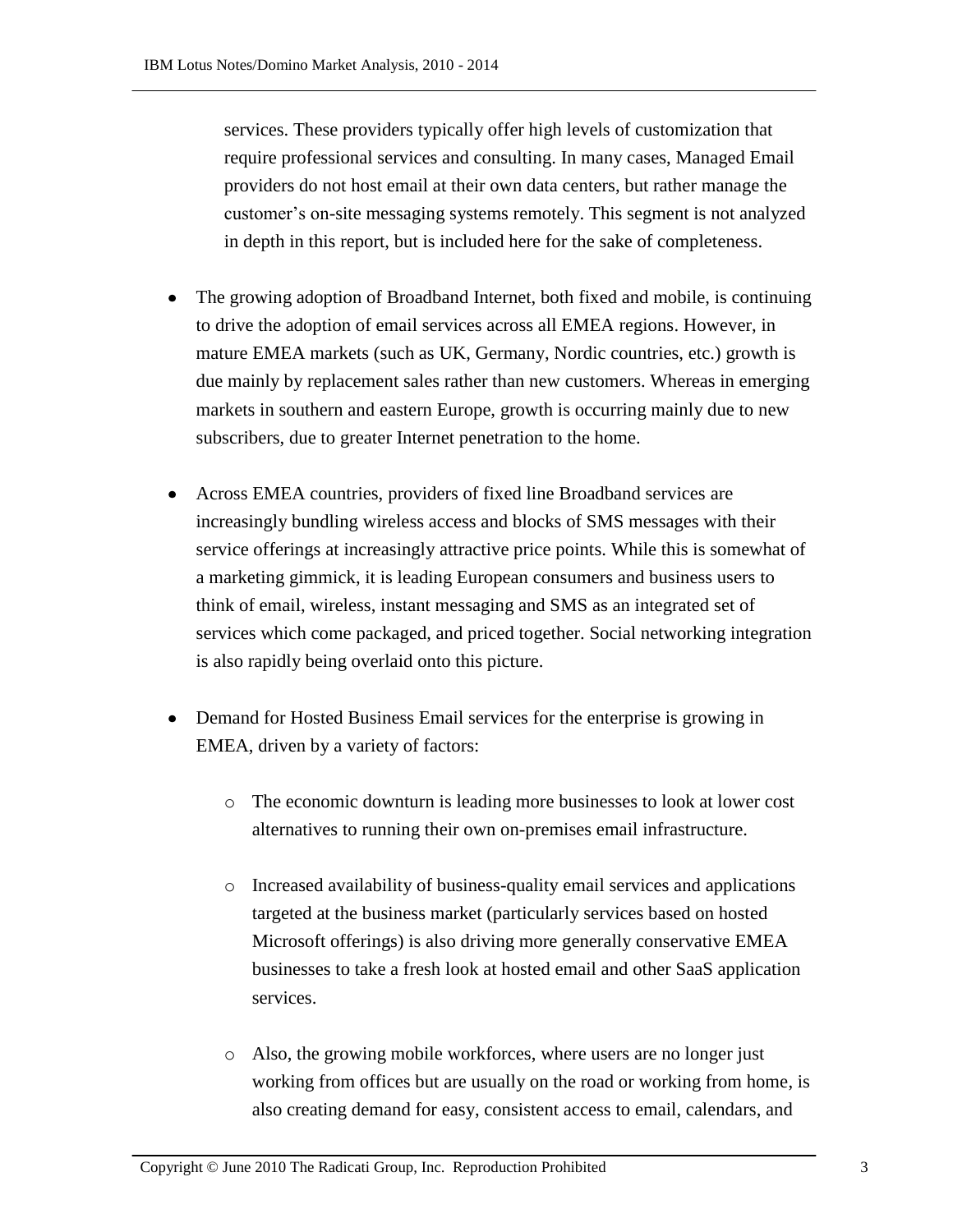contacts via all access methods at all times, a need which is inherently addressed by hosted email and collaboration services.

- Microsoft has been actively re-shaping the Hosted Business Email market in its on-going effort to compete with Google in terms of grabbing a slice of the lucrative cloud computing market. Microsoft launched its Business Productivity Online Suite (BPOS) in late 2008 and is seeing growing traction for it with business customers across all verticals.
- Despite Microsoft's propensity to compete directly with its own resellers, most EMEA Hosted Business Email providers have found that Microsoft's entry into the Hosted Business Email market has legitimized the market and is helping to drive migration from on-premises email and collaboration solutions to hosted solutions.
- Hosted Business Email providers are finding it easier to up-sell customers on sophisticated services which complement email and collaboration, such as Instant Messaging, Unified Communications, web conferencing, document sharing and archiving and more. Increasingly, VoIP and video services are also being integrated into a cohesive one-stop solution.
- The EMEA Hosted Email market, including both corporate and consumer accounts, will count 536 million mailboxes in 2010. This is expected to grow to 641 million by 2014. Figure 1, illustrates the installed base growth forecast for the total Hosted Email market comprising all segments in EMEA from 2010 to 2014.